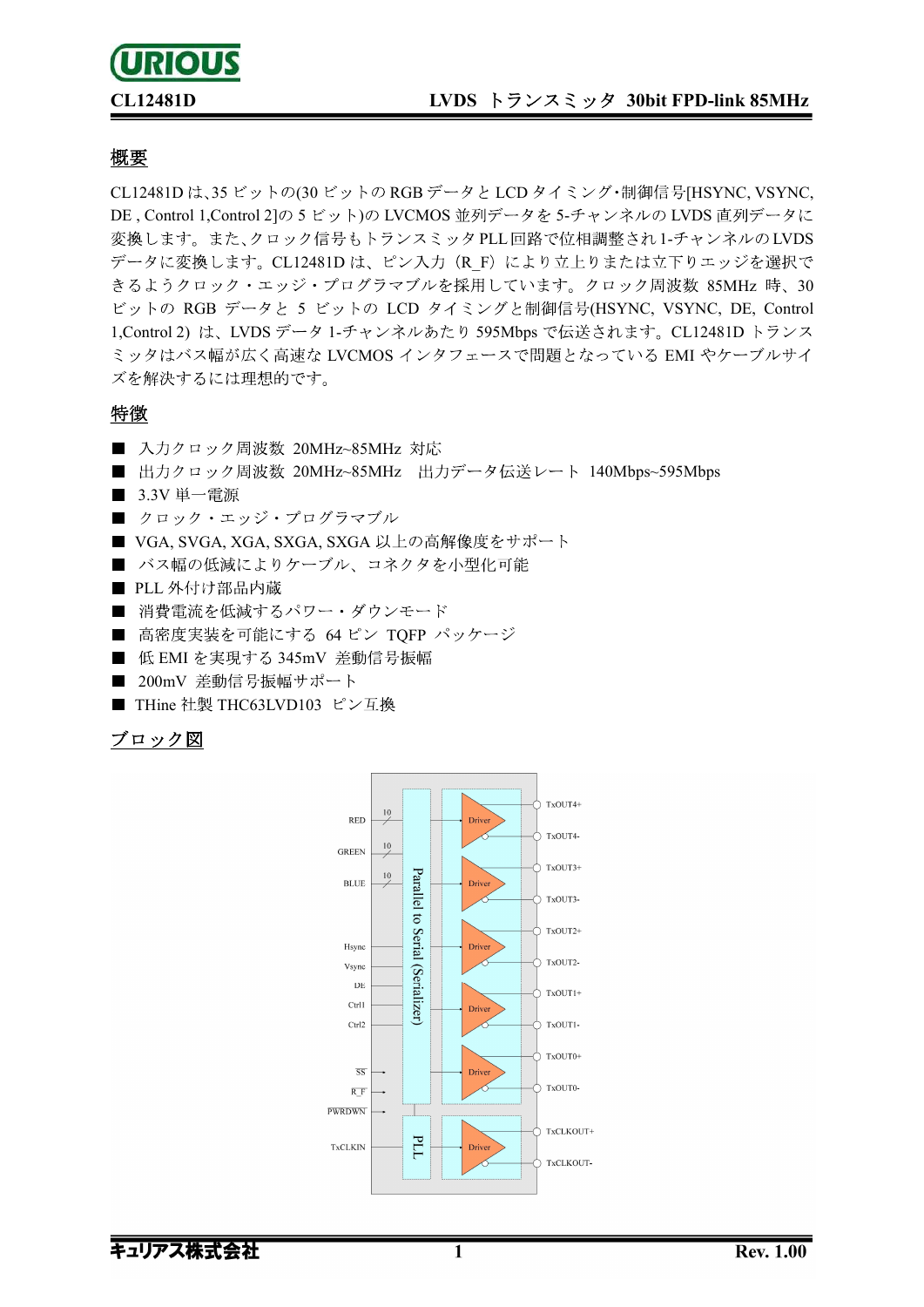## **URIOUS**

### 端子配列